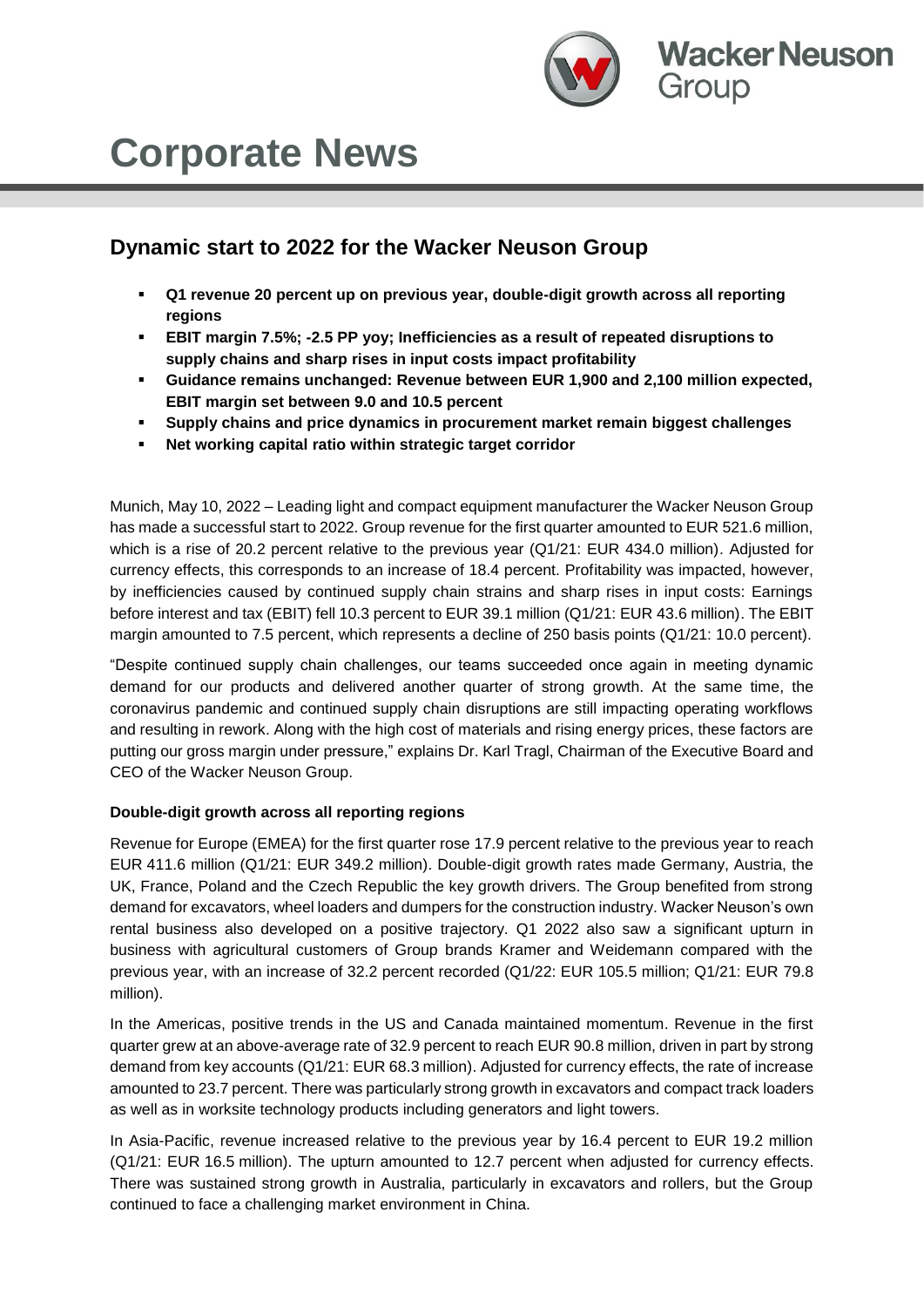

# **Corporate News**

#### **Inefficiencies and sharp rises in input costs impact profitability**

With the EBIT margin at 7.5 percent, profitability for the first quarter was 2.5 percentage points lower than the previous year (Q1/21: 10.0 percent). Repeated interruptions to machine production and the rework effort required as a result of overstretched and continually disrupted supply chains had negative impacts on costs and plant productivity. Higher procurement expenses for materials and energy combined with sharp rises in shipping costs all placed additional pressure on the gross margin. Sale price increases and a further reduction in sales, research and development, and administrative expenses as a share of revenue (-2.1 PP yoy) could not fully compensate for the negative effects on gross profit.

### **Net working capital ratio within strategic target corridor, absolute increase in NWC results in negative free cash flow**

At 28.5 percent, the net working capital ratio at the end of the first quarter was within the strategic target corridor of less than or equal to 30 percent (March 31, 2021: 31.3 percent; Dec. 31, 2021: 26.1 percent). 1 Net working capital amounted to EUR 595.3 million at the close of the first quarter and was thus above the value for the previous year (March 31, 2021: EUR 542.7 million). A build-up of inventory, including in particular unfinished machines along with materials and components, plus a rise in receivables fueled by dynamic business developments resulted in a rise in net working capital relative to the close of the year (Dec. 31, 2021: EUR 497.6 million).

The free cash flow (before effects from the discontinuation of a fixed-term investment) thus amounted to EUR -68.4 million (Q1/21: EUR 9.8 million).<sup>2</sup> Net financial debt<sup>3</sup> increased relative to the close of the year to EUR 76.1 million (Dec. 31, 2021: EUR -0.8 million).

## **Guidance for 2022 remains unchanged: Revenue between EUR 1,900 and 2,100 million expected, EBIT margin set between 9.0 and 10.5 percent**

The Executive Board's fiscal 2022 revenue prediction remains unchanged in the EUR 1,900 to EUR 2,100 million corridor. The EBIT margin is expected to lie between 9.0 and 10.5 percent. Relative to the previous year, it is unlikely that the company will be able to fully compensate for inefficiencies in production and logistics as a result of overstretched and repeatedly disrupted supply chains plus sharp rises in material, shipping and energy costs. Furthermore, the Executive Board sees a risk that disruptions to supply chains could increase further in the short term.

The guidance for fiscal 2022 does not consider the further implications of the war in Ukraine on the general economic climate or the health of global supply chains. Similarly, the impact of coronavirus containment measures in China is not reflected in the guidance.

 $\overline{a}$ 

<sup>&</sup>lt;sup>1</sup> Net working capital as a percentage of annualized revenue for the quarter.<br><sup>2</sup> Before outflows into fixed-term investments amounting to EUR 100 million in Q1/21 as well as inflows in the amount of EUR 30 million in Q1

<sup>3</sup> Net financial debt = long- and short-term borrowings + current portion of long-term borrowings - cash and cash equivalents - fixed-term investments with terms of less than one year. The definition of net financial debt as applied by the Wacker Neuson Group does not include lease liabilities in accordance with IFRS 16.